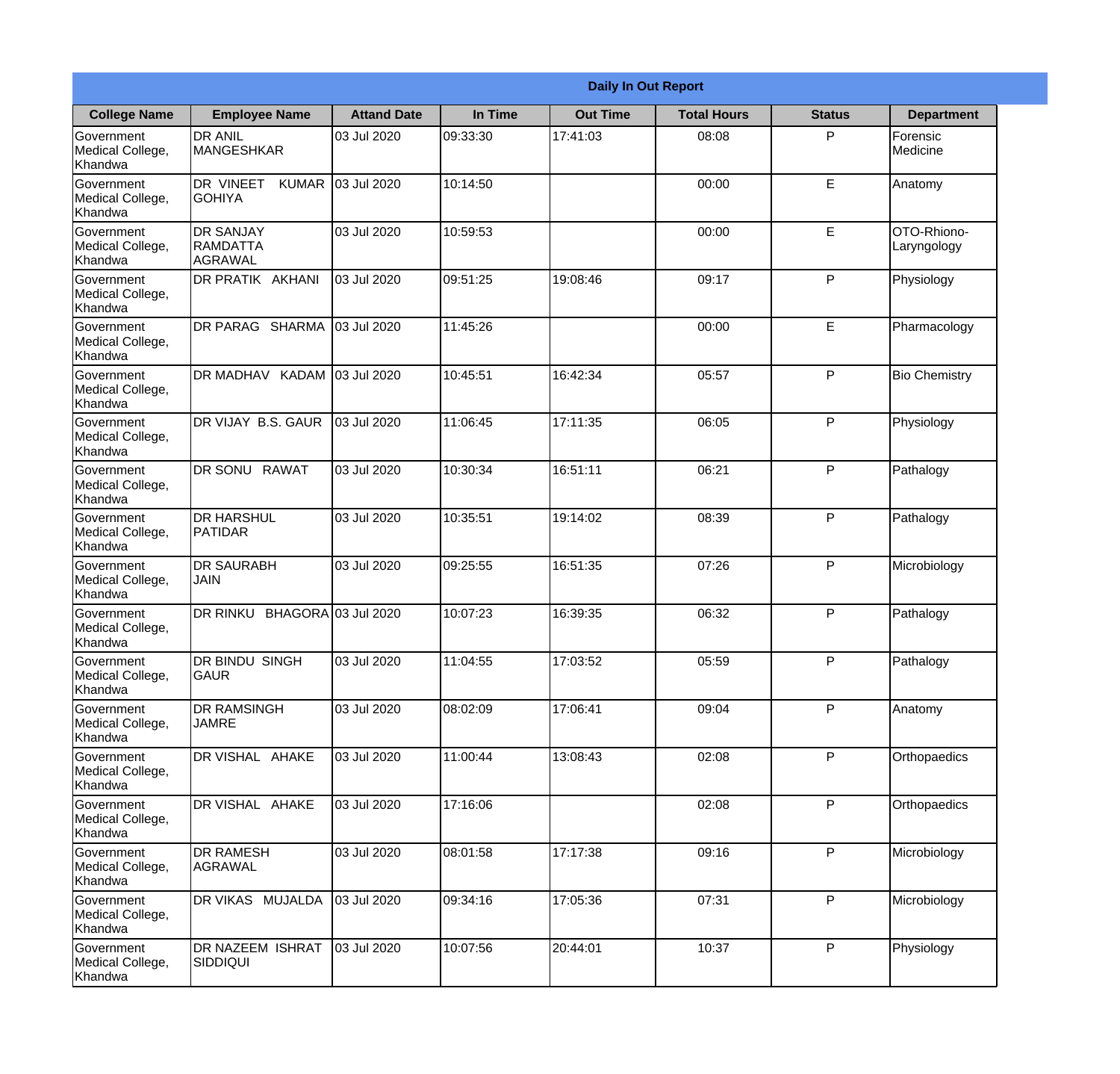| <b>Designation</b>                  | <b>Category</b>     |
|-------------------------------------|---------------------|
| <b>Assistant Professor</b>          | Para Clinical       |
| Professor                           | <b>Non Clinical</b> |
| Professor                           | Clinical            |
| Assistant Professor                 | Non Clinical        |
| Professor                           | Para Clinical       |
| <b>Assistant Professor</b>          | Non Clinical        |
| Associate Professor Non Clinical    |                     |
| Demonstrator/Tutor   Para Clinical  |                     |
| Assistant Professor   Para Clinical |                     |
| Associate Professor Para Clinical   |                     |
| Assistant Professor                 | Para Clinical       |
| Associate Professor Para Clinical   |                     |
| Demonstrator/Tutor   Non Clinical   |                     |
| <b>Assistant Professor</b>          | IClinical           |
| <b>Assistant Professor</b>          | Clinical            |
| <b>Assistant Professor</b>          | Para Clinical       |
| Demonstrator/Tutor                  | Para Clinical       |
| Professor                           | <b>Non Clinical</b> |

## **Daily In Out Report**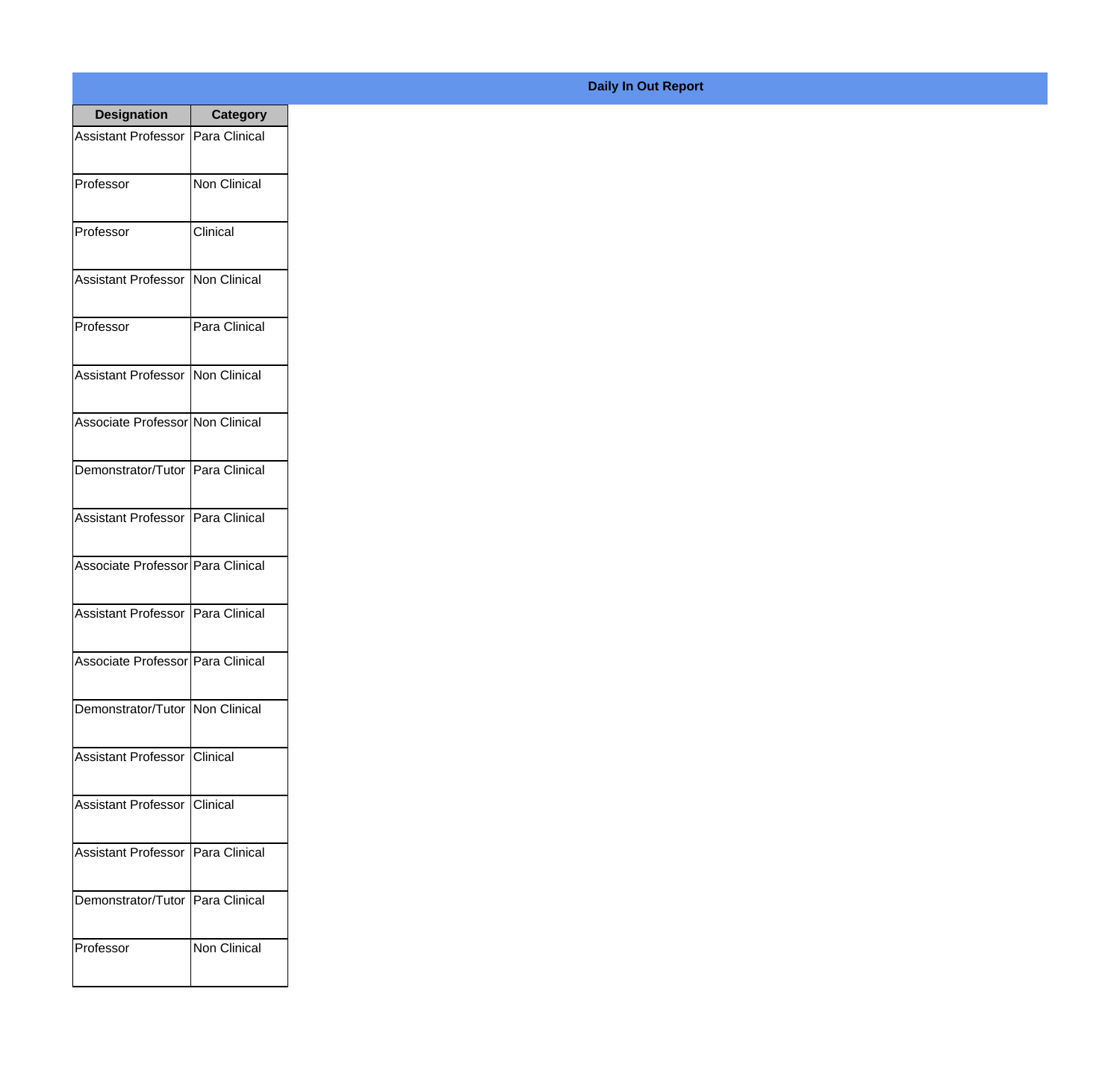|                                                  |                                                |             |          |          | <b>Daily In Out Report</b> |              |                       |
|--------------------------------------------------|------------------------------------------------|-------------|----------|----------|----------------------------|--------------|-----------------------|
| Government<br>Medical College,<br>Khandwa        | DR RAJEEV VIJAY<br><b>JOSHI</b>                | 03 Jul 2020 | 08:31:49 | 17:06:53 | 08:35                      | P            | Anatomy               |
| Government<br>Medical College,<br>Khandwa        | <b>DR DWARKA</b><br><b>PRASAD GOTHRE</b>       | 03 Jul 2020 | 08:41:59 | 17:07:35 | 08:26                      | $\mathsf{P}$ | <b>Bio Chemistry</b>  |
| Government<br>Medical College,<br>Khandwa        | <b>DR SOUMITRA</b><br><b>SETHIA</b>            | 03 Jul 2020 | 10:09:03 | 18:18:31 | 08:09                      | $\mathsf{P}$ | Community<br>Medicine |
| Government<br>Medical College,<br>Khandwa        | DR RASHMI YADAV                                | 03 Jul 2020 | 09:37:46 | 18:19:30 | 08:42                      | $\mathsf{P}$ | Community<br>Medicine |
| <b>Government</b><br>Medical College,<br>Khandwa | DR LEENA PARIHAR                               | 03 Jul 2020 | 11:25:06 | 18:18:57 | 06:53                      | P            | Community<br>Medicine |
| Government<br>Medical College,<br>Khandwa        | DR PRAMILA VERMA                               | 03 Jul 2020 | 11:09:29 |          | 00:00                      | E            | Paediatrics           |
| Government<br>Medical College,<br>Khandwa        | <b>DR MANOJ BALKE</b>                          | 03 Jul 2020 | 10:14:05 | 17:17:10 | 07:03                      | $\mathsf{P}$ | Ophthalmology         |
| Government<br>Medical College,<br>Khandwa        | DR RAKESH KUMAR<br><b>SHIVHARE</b>             | 03 Jul 2020 | 08:02:28 | 19:18:42 | 11:16                      | $\mathsf{P}$ | Microbiology          |
| Government<br>Medical College,<br>Khandwa        | <b>DR GARIMA</b><br>AGRAWAL<br><b>VARSHNEY</b> | 03 Jul 2020 | 12:07:54 | 16:25:42 | 04:18                      | $\mathsf{P}$ | Paediatrics           |
| Government<br>Medical College,<br>Khandwa        | DR SIDDHARTH<br><b>BANODE</b>                  | 03 Jul 2020 | 09:16:27 | 17:13:15 | 07:57                      | $\mathsf{P}$ | Pharmacology          |
| <b>Government</b><br>Medical College,<br>Khandwa | <b>DR CHANDNI</b><br>KAROLE                    | 03 Jul 2020 | 09:40:54 | 13:33:19 | 03:53                      | $\mathsf{P}$ | Ophthalmology         |
| Government<br>Medical College,<br>Khandwa        | <b>DR PRIYA KAPOOR</b><br>KAPOOR               | 03 Jul 2020 | 10:09:28 | 16:28:03 | 06:19                      | $\mathsf{P}$ | Pathalogy             |
| Government<br>Medical College,<br>Khandwa        | <b>DR SAPNA</b><br><b>MAHESHRAM</b>            | 03 Jul 2020 | 11:00:42 | 18:20:34 | 07:20                      | P            | Community<br>Medicine |
| Government<br>Medical College,<br>Khandwa        | DR SEEMA<br><b>SUDHAKARRAO</b><br><b>SUTAY</b> | 03 Jul 2020 | 10:31:02 | 19:14:21 | 08:43                      | P            | Forensic<br>Medicine  |
| Government<br>Medical College,<br>Khandwa        | <b>DR RAKESH SINGH</b><br><b>HAZARI</b>        | 03 Jul 2020 | 11:48:32 |          | 00:00                      | E            | Pathalogy             |
| Government<br>Medical College,<br>Khandwa        | DR ANANT<br><b>TUKARAM PAWAR</b>               | 03 Jul 2020 | 10:59:10 |          | 00:00                      | E            | Community<br>Medicine |
| Government<br>Medical College,<br>Khandwa        | DR SHAIKH M.KHALIQ 03 Jul 2020                 |             | 09:52:07 |          | 00:00                      | E            | <b>Bio Chemistry</b>  |
| Government<br>Medical College,<br>Khandwa        | <b>DR RAJU</b>                                 | 03 Jul 2020 | 09:27:58 | 17:18:07 | 07:51                      | P            | Forensic<br>Medicine  |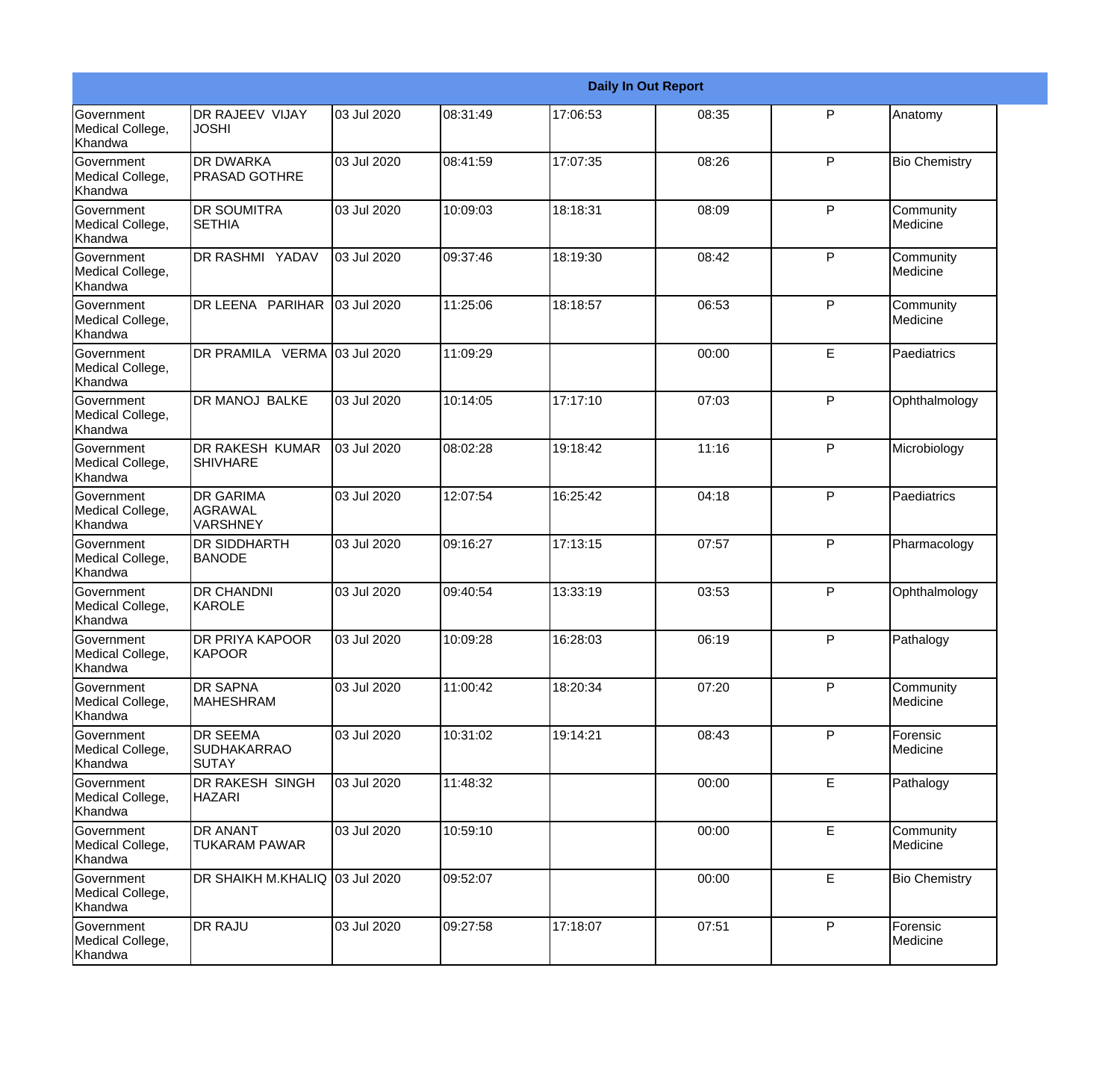| Assistant Professor Non Clinical  |                 |
|-----------------------------------|-----------------|
| Demonstrator/Tutor Non Clinical   |                 |
| Assistant Professor Para Clinical |                 |
|                                   |                 |
| Assistant Professor Para Clinical |                 |
| Assistant Professor Para Clinical |                 |
| Professor                         | <b>Clinical</b> |
| Assistant Professor Clinical      |                 |
|                                   |                 |
| Demonstrator/Tutor Para Clinical  |                 |
| Associate Professor Clinical      |                 |
| Associate Professor Para Clinical |                 |
| Assistant Professor Clinical      |                 |
| Demonstrator/Tutor Para Clinical  |                 |
| Associate Professor Para Clinical |                 |
|                                   |                 |
| Professor                         | Para Clinical   |
| Professor                         | Para Clinical   |
| Professor                         | Para Clinical   |
| Professor                         | Non Clinical    |
| Demonstrator/Tutor Para Clinical  |                 |
|                                   |                 |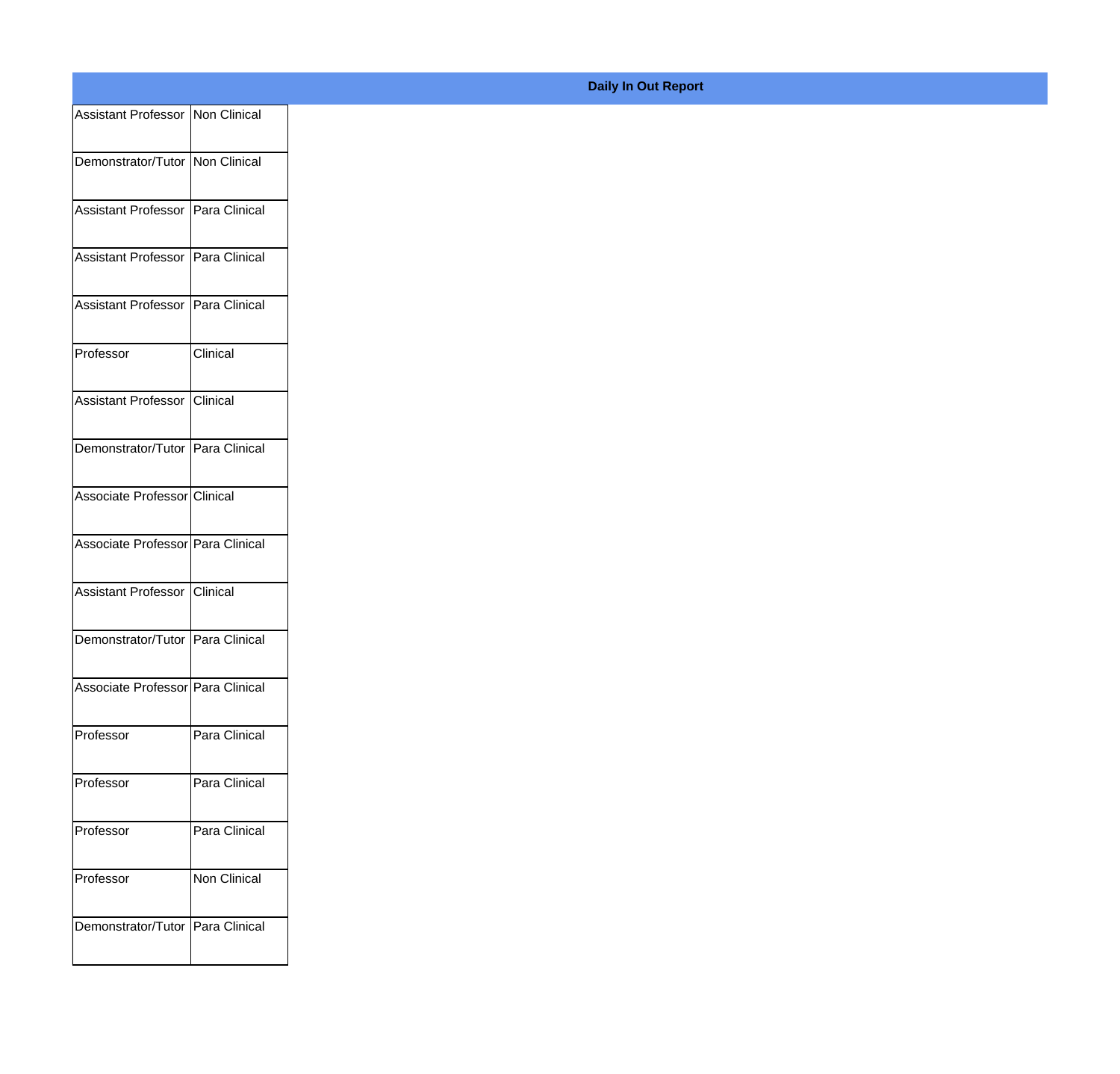|                                                  |                                                       |             |          |          | <b>Daily In Out Report</b> |   |                             |
|--------------------------------------------------|-------------------------------------------------------|-------------|----------|----------|----------------------------|---|-----------------------------|
| Government<br>Medical College,<br>Khandwa        | DR AJAY GANGJI                                        | 03 Jul 2020 | 11:32:06 |          | 00:00                      | E | <b>General Surgery</b>      |
| Government<br>Medical College,<br>Khandwa        | <b>DR RANJEET</b><br><b>BADOLE</b>                    | 03 Jul 2020 | 09:06:05 | 09:48:35 | 00:42                      | P | <b>General Medicine</b>     |
| <b>Government</b><br>Medical College,<br>Khandwa | <b>DR ARUN KUMAR</b><br>IPARGI                        | 03 Jul 2020 | 09:07:07 | 11:19:17 | 02:12                      | P | <b>General Surgery</b>      |
| Government<br>Medical College,<br>Khandwa        | <b>DR ASHOK</b><br><b>BHAUSAHEB NAJAN</b>             | 03 Jul 2020 | 09:28:56 | 16:48:55 | 07:20                      | P | Forensic<br>Medicine        |
| Government<br>Medical College,<br>Khandwa        | <b>DR NITESHKUMAR</b><br>KISHORILAL<br><b>RATHORE</b> | 03 Jul 2020 | 11:25:59 |          | 00:00                      | E | Pharmacology                |
| Government<br>Medical College,<br>Khandwa        | <b>DR SANGEETA</b><br><b>CHINCHOLE</b>                | 03 Jul 2020 | 10:31:10 | 16:21:51 | 05:50                      | P | Physiology                  |
| <b>Government</b><br>Medical College,<br>Khandwa | DR VIJAY NAYAK                                        | 03 Jul 2020 | 09:49:28 | 17:06:34 | 07:17                      | P | Anatomy                     |
| Government<br>Medical College,<br>Khandwa        | DR SUNIL BAJOLIYA                                     | 03 Jul 2020 | 10:28:20 |          | 00:00                      | E | OTO-Rhiono-<br>Laryngology  |
| Government<br>Medical College,<br>Khandwa        | <b>DR NISHA MANDLOI</b><br>PANWAR                     | 03 Jul 2020 | 09:36:50 | 17:00:03 | 07:24                      | P | Obstetrics &<br>Gynaecology |
| Government<br>Medical College,<br>Khandwa        | <b>DR SATISH</b><br><b>CHANDEL</b>                    | 03 Jul 2020 | 10:28:26 | 18:36:22 | 08:08                      | P | Pharmacology                |
| <b>Government</b><br>Medical College,<br>Khandwa | <b>DR MUKTESHWARI</b><br><b>GUPTA</b>                 | 03 Jul 2020 | 09:49:52 | 17:22:33 | 07:33                      | P | Pharmacology                |
| Government<br>Medical College,<br>Khandwa        | DR YASHPAL RAY                                        | 03 Jul 2020 | 11:22:08 |          | 00:00                      | E | Anatomy                     |
| Government<br>Medical College,<br>Khandwa        | <b>DR SHAILENDRA</b><br><b>SINGH CHOUHAN</b>          | 03 Jul 2020 | 11:06:22 |          | 00:00                      | E | Orthopaedics                |
| Government<br>Medical College,<br>Khandwa        | MOHIT GARG                                            | 03 Jul 2020 | 10:14:11 |          | 00:00                      | E | <b>General Medicine</b>     |
| Government<br>Medical College,<br>Khandwa        | RENU WAGHMARE                                         | 03 Jul 2020 | 11:28:14 | 18:19:08 | 06:51                      | P | Community<br>Medicine       |